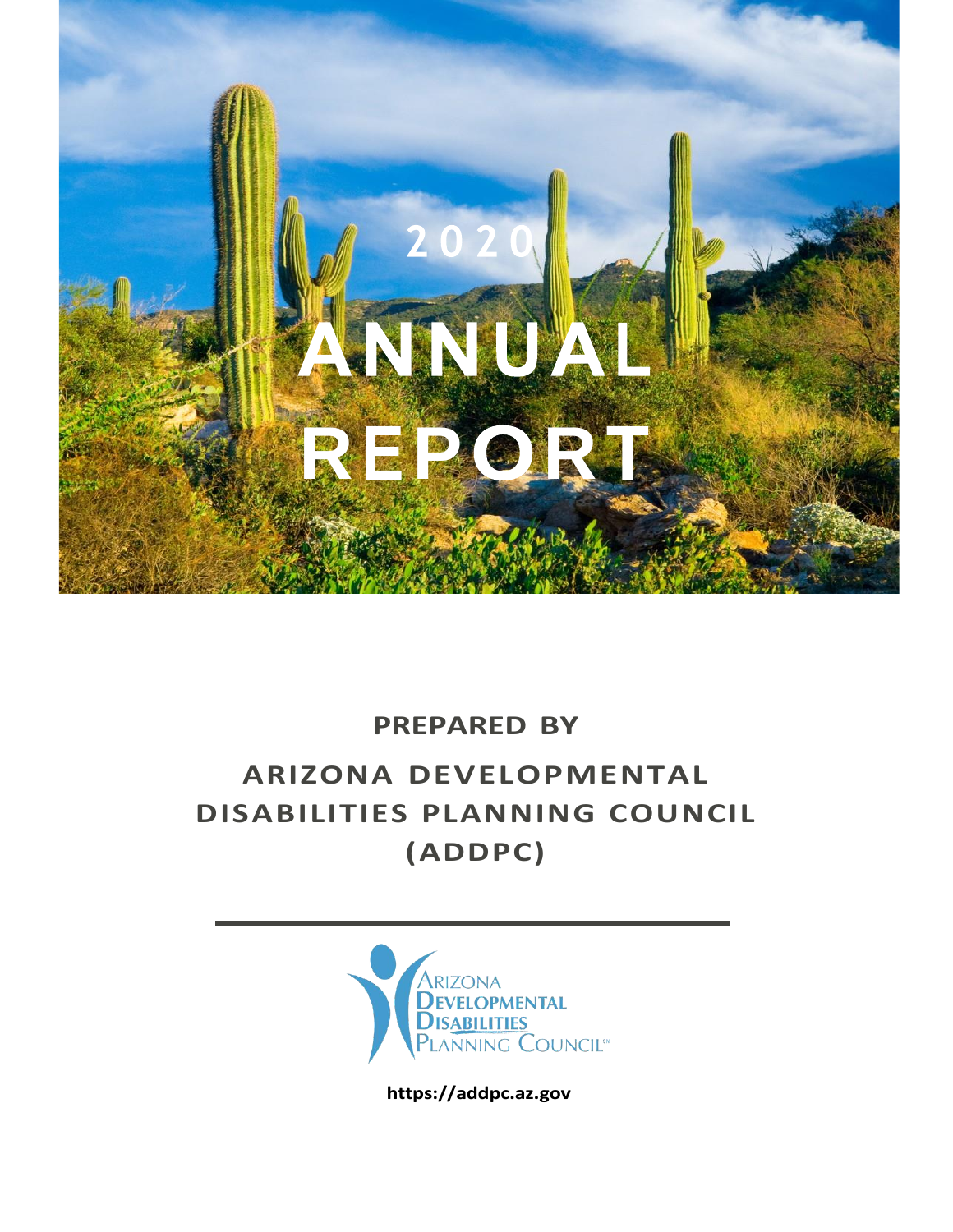### **Introduction**

The Arizona Developmental Disabilities Planning Council serves Arizona residents with intellectual and development disabilities (I/DD) along with their families, providing original research, education, advocacy, and financial support that encourages Arizonans with I/DD to advocate for themselves and create more inclusive communities.

Our mission: We develop and support capacity building and systemic change to increase inclusion and involvement of people with developmental disabilities in their communities through the promotion of selfdetermination, independence, and dignity in all aspects of life.

Our vision: One community working together to achieve full inclusion and participation of people with developmental disabilities.

During 2020 the Arizona Developmental Disabilities Planning Council focused on three goal areas: Self Advocacy, Employment, and Inclusion. Here are some of the activities and projects accomplished during 2020.

## **Self-Advocacy**

One of the greatest barriers to self-advocacy continues to be society's low expectations of selfadvocates' ability to make decisions for themselves. To that end, the Council continued to advocate for expanded use of supported decision-making throughout the state to ensure people with I/DD can make their own decisions and be educated on how they can make the best decisions for themselves using trusted supports. Advocates sought passage of legislation that was intended to formalize this process and lead to more widespread adoption of SDM to ensure that self-advocates have the resources they need to live self-determined lives.

The Council continued to assist self-advocates to speak up for themselves with projects that involved the importance of voting, self-advocacy starting at a young age, advocacy in the tribal communities across Arizona, and a variety of other projects that helped debunk myths about the capabilities of self-advocates and encouraged communities to embrace the slogan "nothing about us without us."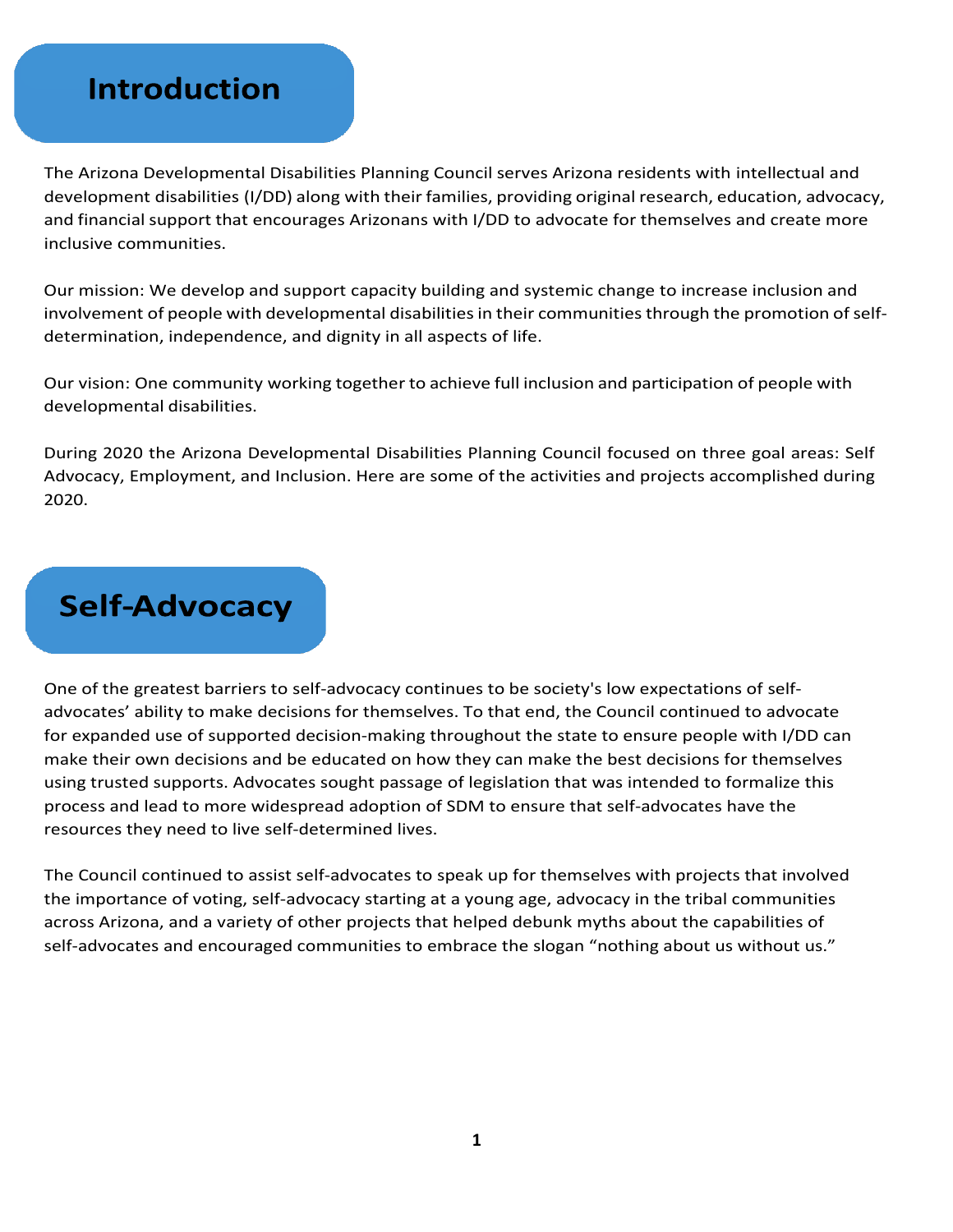#### **Self-Advocacy Activities:**

**School Participatory Budgeting:** A project that involved five school districts' entire student bodies (Chandler Unified School District, Mesa Public Schools, Phoenix Union High School District, Sunnyside Unified School District, Queen Creek Unified School District) where students decided how to spend a certain amount of money in their school. A student steering committee that included special education students helped identify potential initiatives, developed solutions to everyday problems, and worked with the local County Recorder's office to bring in real voting equipment which students used to vote for the idea they supported. This project spread to other schools, led to a manual that was disseminated internationally on how to include Special Education students, and won an Arizona State University (ASU) School of Public Affairs President's Medal for Social Embeddedness, presented by ASU President Michael Crow.

**Arizona Voters with Disabilities Toolkit:** ADDPC staff and Arizona State University MSW interns developed a toolkit on voting participation for persons with disabilities in partnership with the Arizona Disability Voter Coalition (AZDVC). This toolkit consisted of information on how to register to vote, voting by mail, statutory requirements, and how to contact the County Recorder's office, along with other resources.

**Native American Disability Law Center (NADLC):** Grant funding was focused on supporting the Equal Native Youth Voices program serving Navajo youth with I/DD to increase their understanding of their legal rights and to develop skills to speak up for themselves, make their own decisions, and respectfully advocate in their communities. NADLC worked with students in the Exceptional Student Services (ESS) program at Greyhills Academy High School in Tuba City, AZ. Ten youth participated in the fall semester of 2019 and 13 students participated in the spring semester of 2020. Students with I/DD learned about how to speak about their disability; how to speak up for their choices and decisions in school, at IEP meetings, and at home; how to pursue future opportunities for attending college or gaining employment; how to ask for appropriate accommodations; and how to effectively communicate with teachers and other adults.

COLLABORATION: ARIZONA DEVELOPMENTAL DISABILITIES NETWORK (ADDN) & STATEWIDE PARTNERS

At the outset of the COVID-19 pandemic, ADDPC and fellow DD Network members created a statewide collaboration to advocate for better access to healthcare and address issues within the disability community.

Members included: Arizona Developmental Disabilities Planning Council, Arizona Center for Disability Law (ACDL), Arizona Employment First, Institute for Human Development-NAU, The Arc of Arizona, University of Arizona Sonoran Center for Excellence in Developmental Disabilities.

During 2020, this group facilitated a total of 14 webinars on timely issues selected by the ADDN and partnering agencies. These town hall meetings were open to all community members; topics included the impact of COVID-19 on the disability community, managing benefits and finances during COVID-19, maintaining mental health during a pandemic, and living as a person of color with I/DD during COVID-19.

ADDPC also supported its partners in seeking improvements to Arizona's crisis standards of care, ensuring persons with disabilities were not discriminated against when healthcare resources were limited.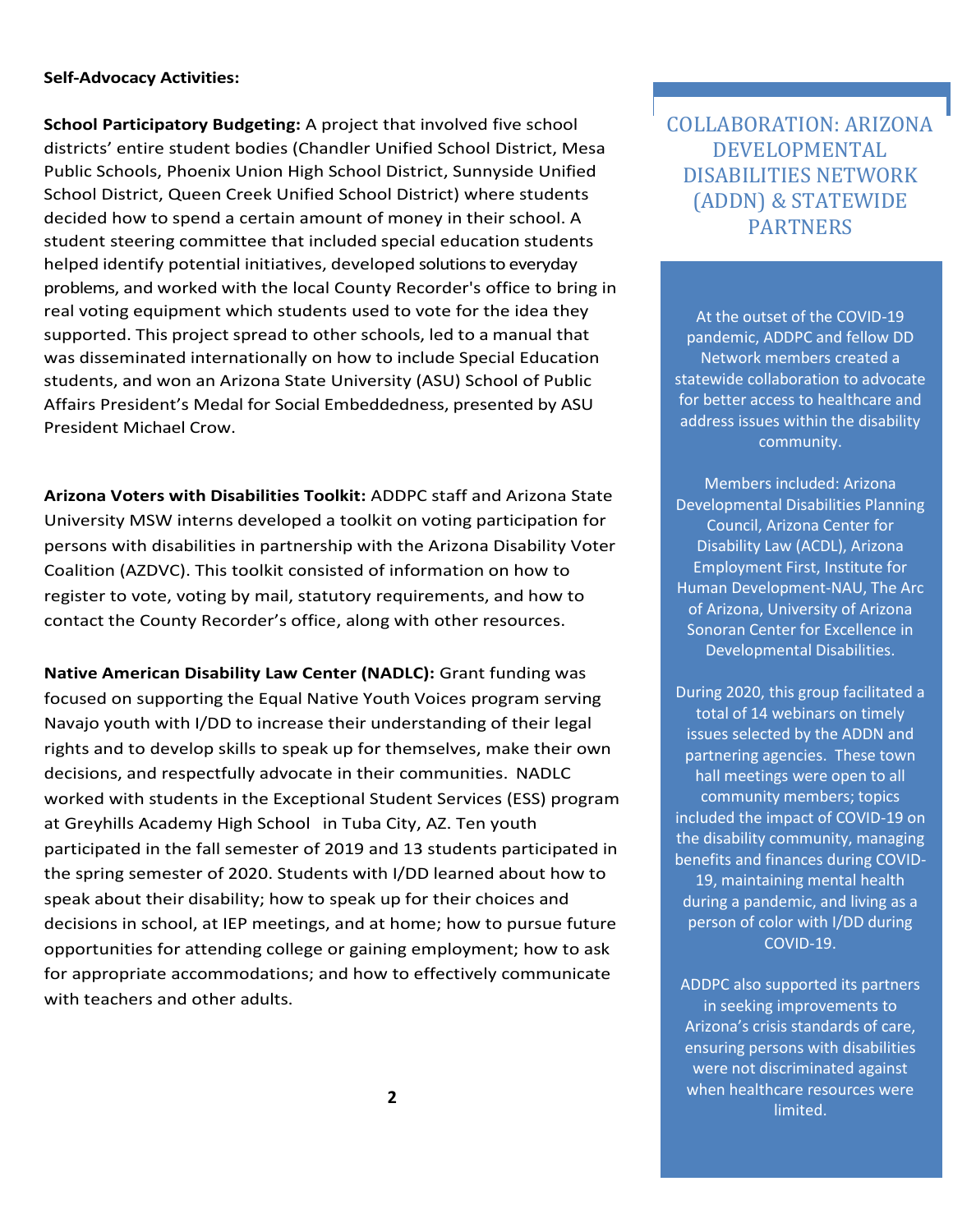## **Employment**

ADDPC completed seven activities to support competitive integrated employment for people with disabilities. Twenty-four Employment First partners collaborated to advocate for and implement policies that supported competitive integrated employment for individuals with I/DD. Employment First is a systems change initiative that can require years to implement. Through ADDPC's support, the Arizona Employment First initiative made significant strides this year.

Partners continued to increase employment awareness for individuals with disabilities by educating self-advocates, families, agency representatives, educators, employers, and policymakers on the benefits of employing individuals with disabilities. They provided training and resources to advance competitive integrated employment in communities across the state.

#### **Employment Activities:**

**Northern Arizona University's Institute for Human Development (IHD) Supporting Inclusive Practices in Colleges (SIP-C)**: This project applied the principles of inclusion and selfdetermination to develop successful transition practices and promote quality inclusive postsecondary supports for students with disabilities in Northern Arizona. During FFY20 project personnel provided consistent services and supports to four participants. One student managed a full-time academic course load (12 credit hours), one student managed a part-time course load (6 credit hours), and two students managed one class (3 credit hours). Decisions concerning the number of courses were made by the students, in consultation with Disability Resource Advisors from Coconino Community College, individuals within the student's support network, and their Educational Coach.

**The University of Arizona's Sonoran Center for Excellence in Developmental Disabilities (UCEDD) Job Coach Training Project:** This project addressed the need for training of employment support professionals through a series of three training sessions focused on knowledge gains, resource sharing, problem solving, and intensive skill development related to implementation of supported and customized employment services. The training emphasized application of specific techniques in the areas of job development, employer relationships, and job creation, and highlighted the Assessment and Discovery process contributing to a good job match. During FFY20 the Sonoran UCEDD conducted four Session I trainings for 103 individuals participated virtually, developed Session II Assessment/Discovery & Job Development and Session III Job Training hands-on training for delivery in a virtual format. Participants received information to prepare them for taking the Certified Employment Support Professional (CESP) credential, data assessing participant competency gains were collected, and data assessing satisfaction and impact were collected.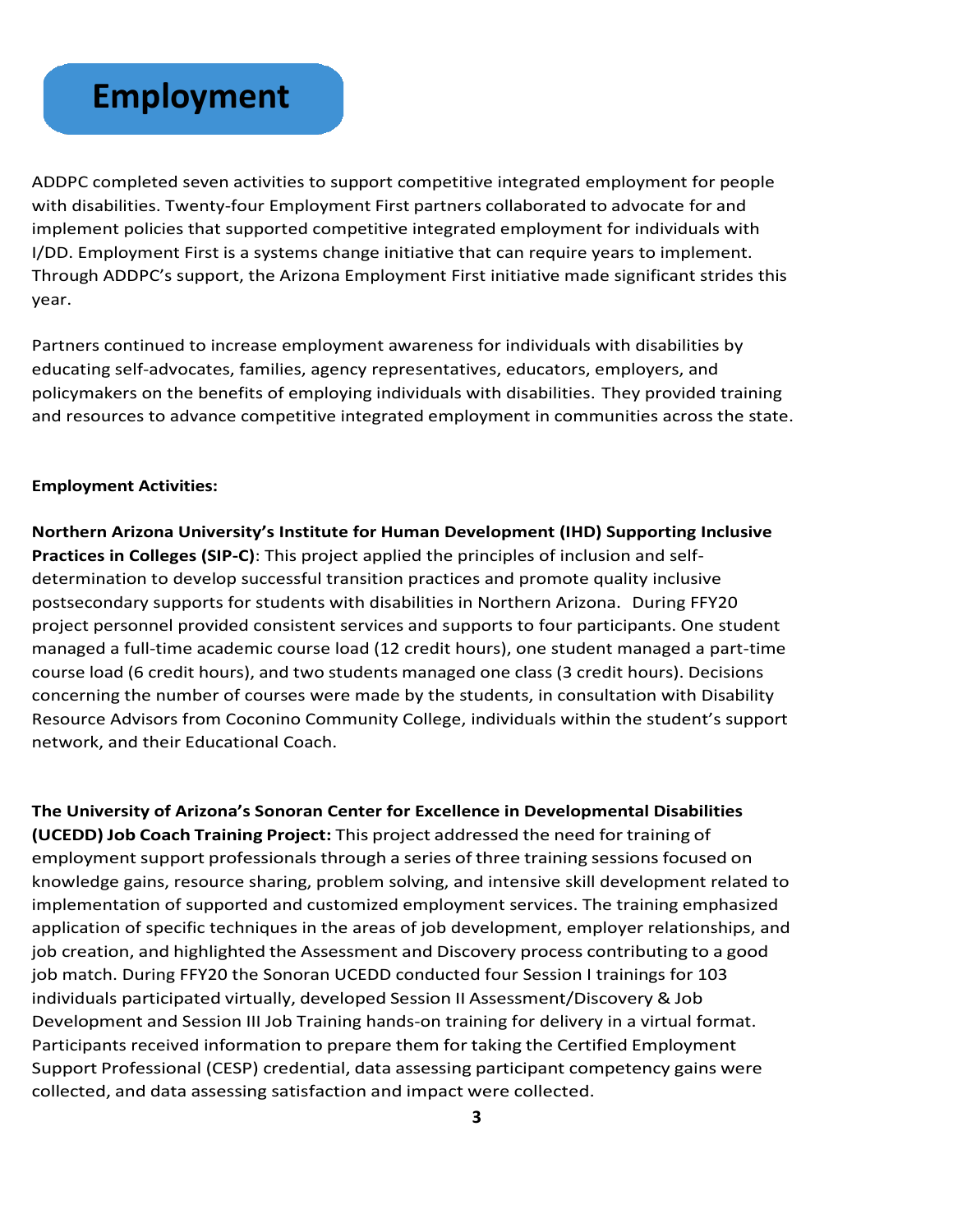**Arizona Employment First Website:** ADDPC awarded a contract to the University of Arizona Sonoran UCEDD to update and improve the functionality of the Arizona Employment First website, a critically needed resource to help increase public awareness of the Employment First initiatives in the state. The Arizona Employment First website was launched to coincide with October 2019's National Disability Employment Awareness Month. The Arizona Employment First website is maintained and sustained by the Sonoran UCEDD.

**Beacon Group Encore Project:** Customized employment services to the underserved populations of Transition-aged Youth with Intellectual/Developmental Disabilities (TAYIDD) provided in the metro Tucson area. Youth are typically expected to meet the cultural norm of starting their employment history in high school or shortly after graduating high school. However, it is not uncommon for TAYIDD, with or without Arizona Long Term Care System (ALTCS) support, to be overlooked during this critical time due to a perceived lack of abilities and/or lack of access to proper service supports. Five high schools in Tucson partnered with Beacon Group and provided referrals for TAYIDD to participate in the Encore Project.

The project provided support with obtaining minimum wage employment for at least 10 hours a week, building up to 20 hours per week post-high school. During FFY20 the Encore Project provided services to twelve of the fifteen intended participants. Five individuals obtained employment. Of the five, three achieved the targeted outcome of working 20 hours per week. In addition, five individuals met their targeted outcome of being employed for more than 90 days.

### **Inclusion**

ADDPC provided small grant funding to five organizations that were able to conduct a training, symposium, conference, or virtual training to combined audiences of 1,312 self-advocates, family members, and professionals. In addition, the Council leveraged \$50,000 in funding with The Arc of Arizona and the Arizona Community Foundation to provide small grants that addressed social isolation issues of people with Intellectual and Developmental Disabilities (I/DD) resulting from the COVID-19 pandemic.

#### **Inclusion Activities:**

**ADDPC Website**: Upgraded Council's website to make it more accessible and inclusive for everyone. The project included Google translation and web accessibility tools to ensure access to populations who are blind/low vision.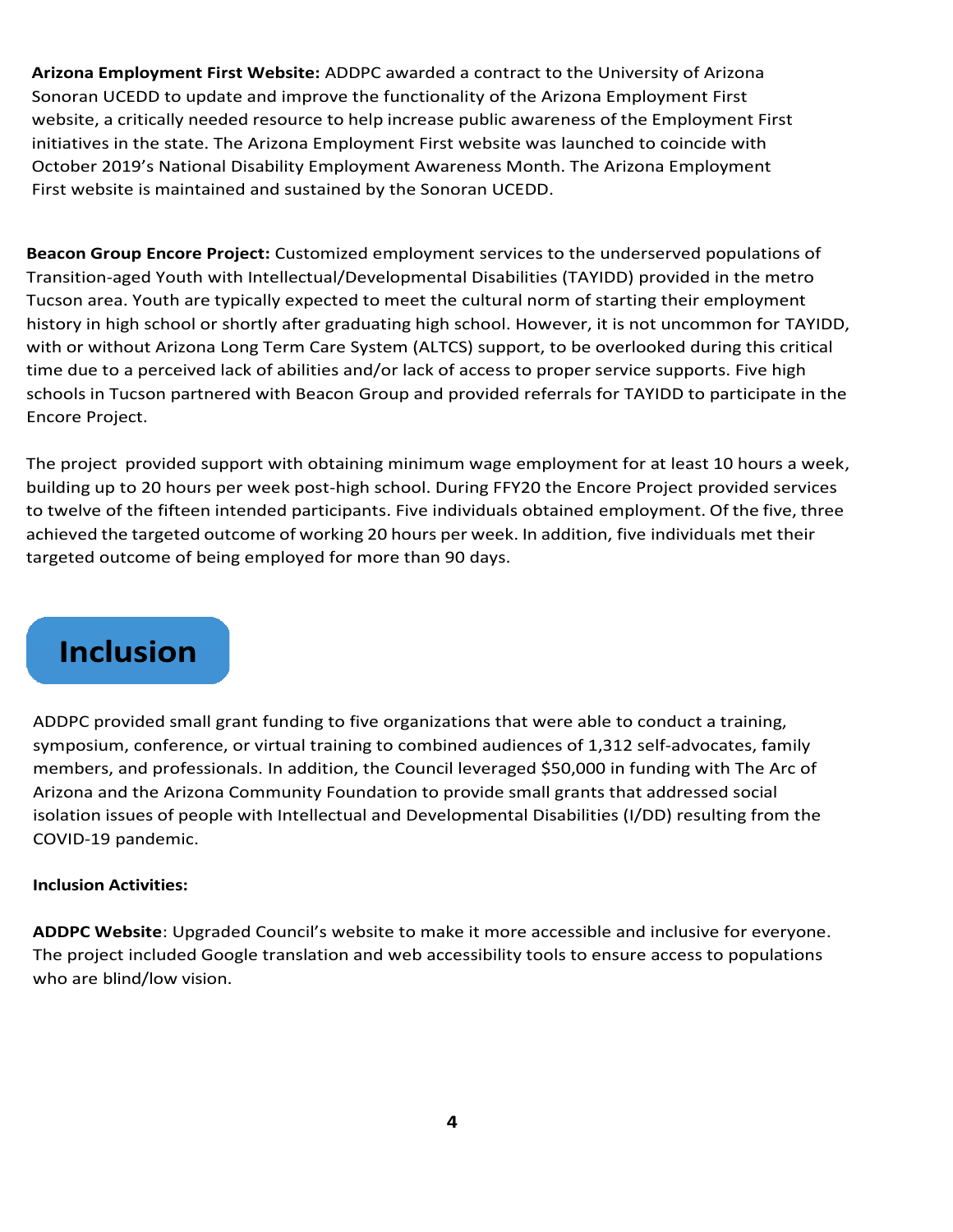**Strengthening Disability Service Coordination for Arizona's Military Families: What Families and Policy Makers Need to Know:** This research project was completed by ADDPC staff and an Arizona State University MSW intern alongside Arizona's Division of Developmental Disabilities (DDD) who met with active-duty military families on a local military base. Military families that include individuals with disabilities are confronted with many different barriers accessing I/DD services when relocating from

one state to another. The Exceptional Family Member Program (EFMP), available through all United States military branches, supports military families with special medical or educational needs. EFMP connects families with services available at their duty station, providing information, referrals, and nonclinical case management. Yet, even with all this support, families are still left with many gaps.

Military service requires frequent transfers from one military installation to another. A family may rely on a particular set of Medicaid services in one state but may find themselves with far more limited services after moving to another state. Expedited state eligibility determinations, increased prerelocation support from EFMPs, portability of Medicaid-funded supports and services, and prioritization of this population at a Congressional level would ensure that service members' family members with disabilities receive all the care they need. The ongoing lack of this assistance, however, makes the situation problematic for many military families.

**Adaptive Recreation:** ADDPC funded a collaboration with Northern Arizona Adaptive Sports Association (NAASA) and the Institute for Human Development (IHD) at Northern Arizona University. During FFY20, 57 individuals participated in either accessible snow skiing or snowboarding at Arizona Snowbowl, near Flagstaff, as part of this program. Major tasks funded by ADDPC included purchasing new adaptive skiing/snowboarding equipment and selecting and preparing instructors for adaptive instructor certification (4 of the 5 ski instructors chosen for this project were certified through Professional Ski Instructors of America). Findings indicate positive impacts for those who participated in terms of overall happiness, confidence, and feeling more included in the community. Ninety-five percent of respondents to the four-month post-participation follow up survey indicated they intend to return to Snowbowl and their participation had positively impacted their lives. One participant's family said, "The individuals' capabilities sometimes exceed our imagination and having the right people in place at NAASA to help us see that has been such a game-changer."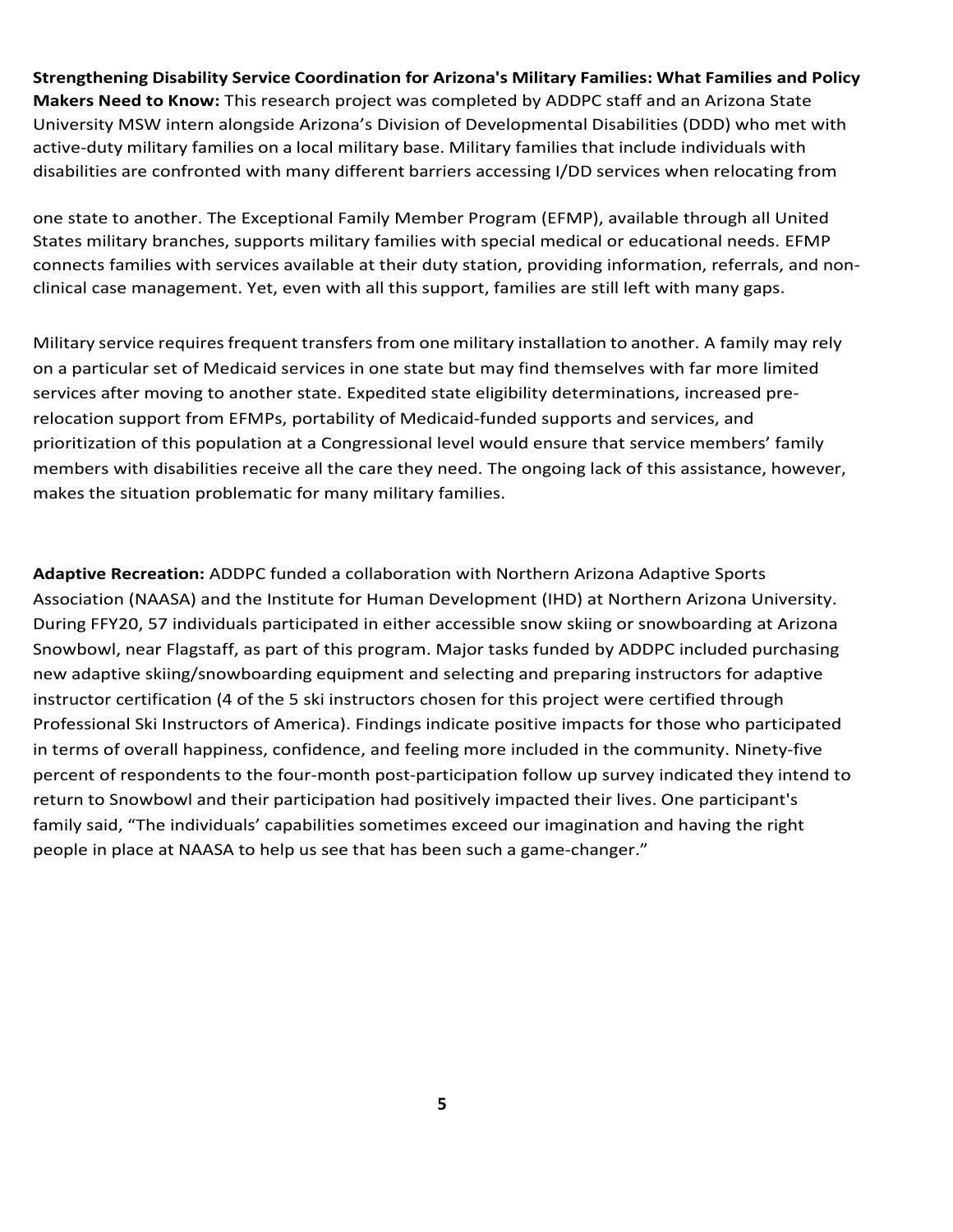# **Agency Funding**

In Federal Fiscal Year 2020, ADDPC allocated \$1,765,912 to support programs and operations.

**General Operations 9.9 % \$174,465** 

**Employment 27% \$474,103**

**Inclusion 46% \$804,456**

**Self-Advocacy 18% \$312,888**

#### 2020 Expenditures per Goal Area



### **Council Member** (September 2020)

#### List of 2020 Council Members

(AHCCCS)

| John Black, Chair<br>Advocate                                                                     | Melissa Van Hook, Vice-<br>Chair Parent/Family<br>Advocate | Maureen Casey<br>Parent/Family Advocate                             |
|---------------------------------------------------------------------------------------------------|------------------------------------------------------------|---------------------------------------------------------------------|
| Michael Coen                                                                                      | Monica Cooper                                              | Megan Cox                                                           |
| Representative, Dept. of<br>Economic Security-Division<br>of Aging & Adult Services<br>(DES-DAAS) | Self-Advocate                                              | Sibling/Family Advocate                                             |
| <b>Steve Freeman</b>                                                                              | George Garcia                                              | Traci Gruenberger                                                   |
| Parent/Family Advocate                                                                            | Self-Advocate                                              | Representative, Mosaic Arizona (Nonprofit<br>Organization/Provider) |
| Matthew Isiogu                                                                                    | Angelina James                                             | Katharine Levandowsky                                               |
| Representative, Arizona<br><b>Health Care Cost</b><br><b>Containment System</b>                   | Parent/Family Advocate                                     | Representative,<br>Arizona Dept. of Health Services (ADHS)          |